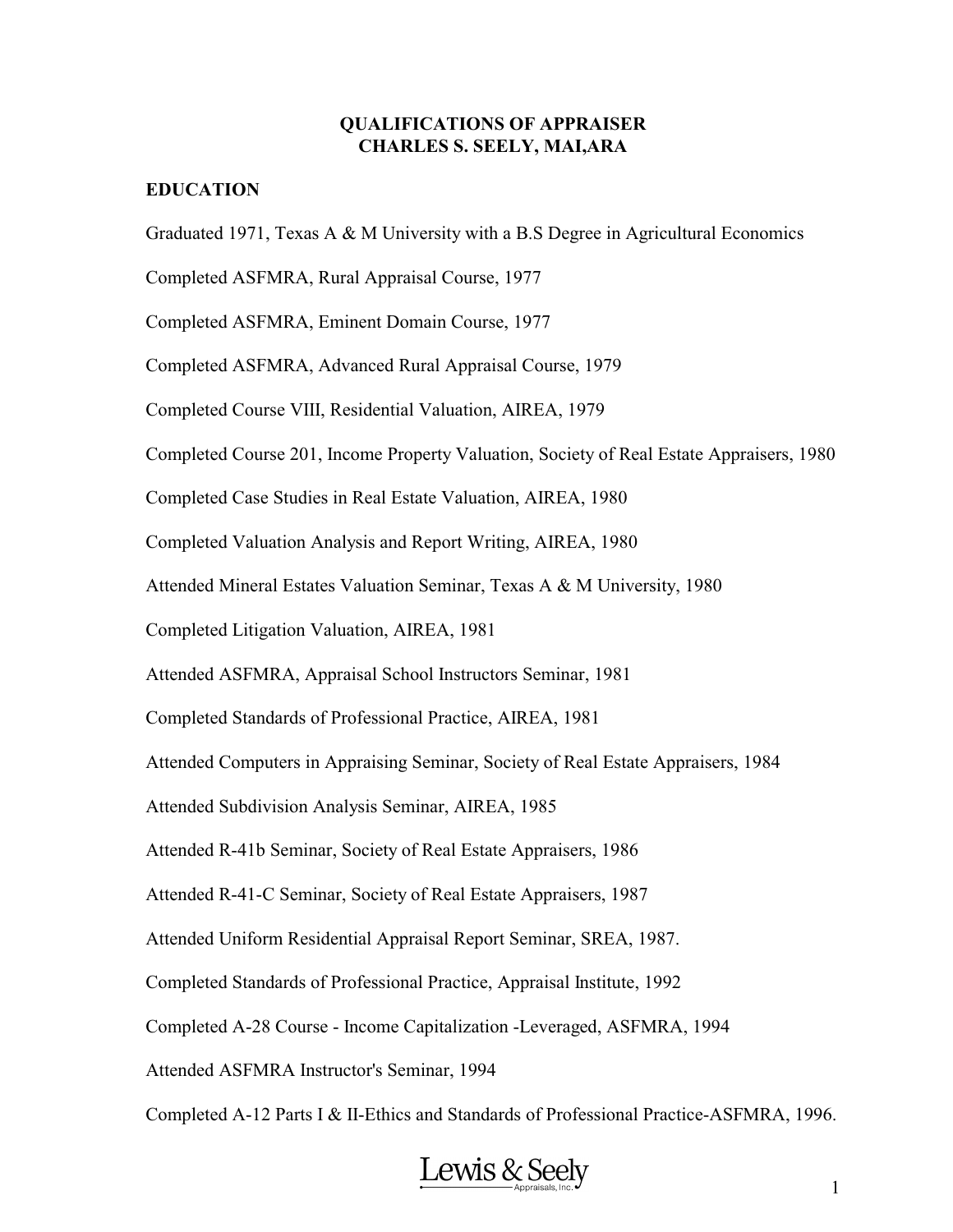Completed Course 430 - Standards of Professional Practice - Appraisal Institute, 1997 Completed A-12 Part III - USPAP Update - ASFMRA, 1999.

Attended Public Interest Value vs. Market Value Seminar - Appraisal Institute, 1999

Attended Tools For Teaching Excellence Seminar - Appraisal Institute, 2000

Attended Conservation Easement Seminar - ASFMRA, 2000

Completed National USPAP Course, ASFMRA, 2001

Attended A-12 Part I - ASFMRA Ethics - ASFMRA 2003

Attended A-12 Part III - USPAP Update - ASFMRA, 2003

Completed USPAP Instructors Course, The Appraisal Foundation, 2003

Completed USPAP Update Course, Appraisal Institute, 2005

Completed USPAP Instructors Recertification Course, 2006

Attended Conservation Easement Instructor Seminar, 2007

Completed USPAP Update Course, Appraisal Institute, 2007

Completed USPAP Instructors Recertification Course, 2010

Completed USPAP Update Course, Appraisal Institute, 2010

Completed USPAP Instructors Recertification Course, 2011

Completed USPAP Update Course, ASFMRA, 2012

Completed USPAP Instructors Recertification Course, 2015

Completed USPAP Update Course, ASFMRA, 2016

#### **AFFILIATIONS - PROFESSIONAL DESIGNATION**

Member of Appraisal Institute, MAI Certificate No. 6653

ASFMRA Accredited Rural Appraiser (ARA) No. 596 Past Chairman Appraisal Education Committee - Appraisal Schools Instructor Past Chairman Accrediting Committee Past Executive Council Member - District V Vice President